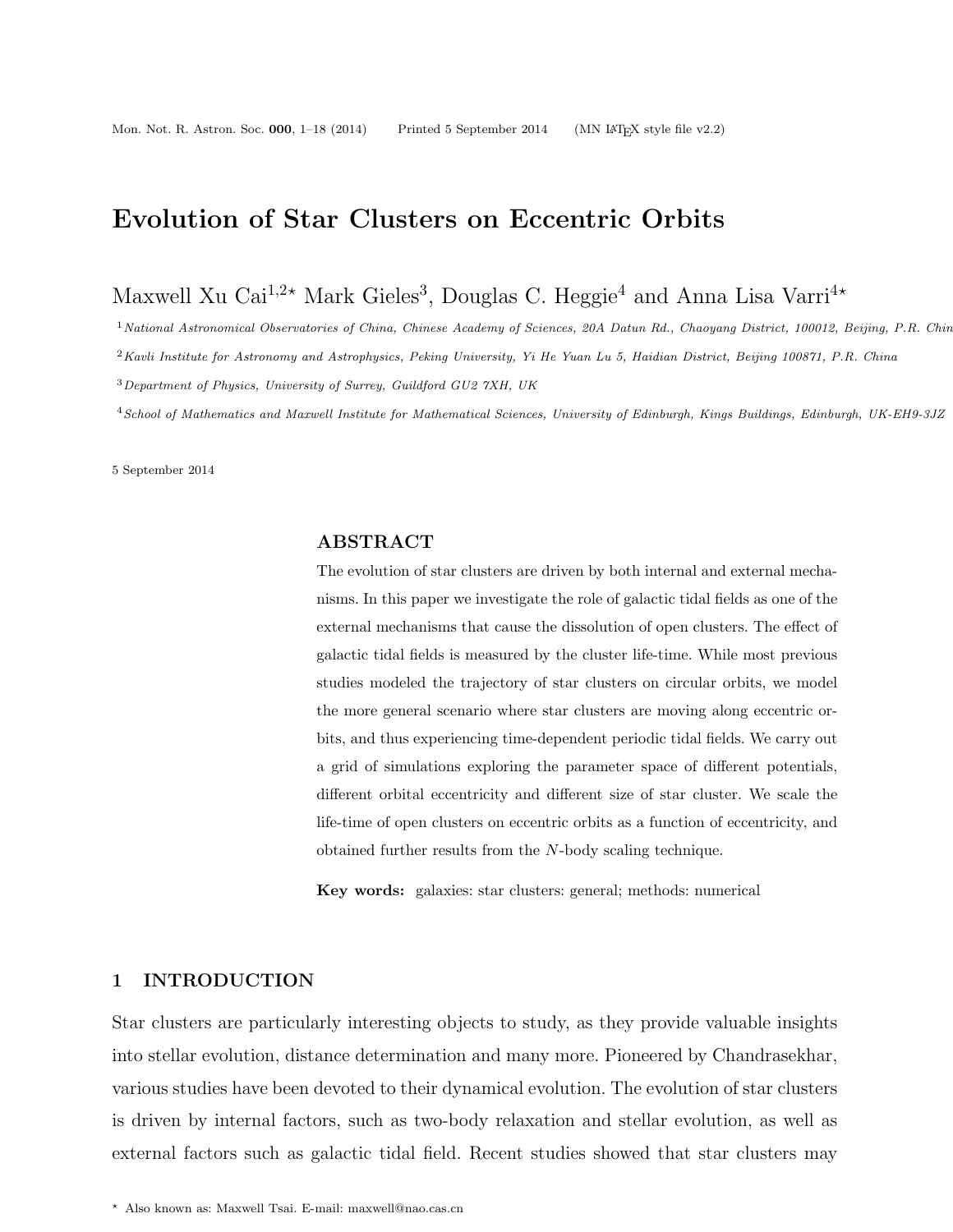provide important clues for galaxy formation, in the senses that most stars, if not all, are formed in clusters. Star clusters, especially open clusters, have finite life times and as they dissolve, the released member stars become part of the galactic star population. Indeed, with the present of galactic tidal fields, the critical energy for stars to escape could be effectively lowered, allowing high energy stars to escape from the two Lagrangian points L1 and L2 (Tanikawa & Fukushige 2010).

Historically, studies of the dynamical evolution of star clusters heavily depended on analytical treatments. Indeed, this approach is elegant and useful to gain some physical intuition about these systems. However, due to the complexity of the galactic potential, almost all analytical studies are built upon certain assumptions. In recent years, thanks to the availability of computational technology and numerical algorithms, studying the dynamical evolution of star clusters with numerical simulations becomes more and more important. In this paper we investigate the evolution of star cluster under galactic tidal fields with NBODY6tt(Renaud, Gieles & Boily 2011), a variation of NBODY6(Aarseth 1999; Nitadori & Aarseth 2012) dedicated to study the tidal fields.

#### 2 RELATED WORK

Baumgardt & Makino (2003) studied the dynamical evolution of star clusters in tidal fields with NBODY4.

According to the Baumgardt & Makino (2003) (hereafter, BM03), the dissolution time of star clusters moving in eccentric orbit as a function of eccentricity is (eq.8):

$$
T_{diss}(e) = T_{diss}^{apo}(0)(1 - e) \tag{1}
$$

where  $T_{diss}^{apo}(0)$  is the dissolution time of a star cluster moving on a circular orbit with radius similar to the apogalactic radii of the eccentric orbits. If the circular orbit is defined at the pericenter, the corresponding relation would be (BM03, eq9)

$$
T_{diss}(e) = T_{diss}^{peri}(0)(1+e)
$$
\n<sup>(2)</sup>

This shows that  $T_{diss}^{peri}(0) < T_{diss}(e) < T_{diss}^{apo}(0)$ , which implies that close passage is critical to the life time of star cluster.

On the other hand, equation (6) of BM03 implies that on the circular orbit with circular velocity  $v_c$  and radius R the cluster life-time is related to its orbital angular frequency  $\Omega \equiv v_c / R$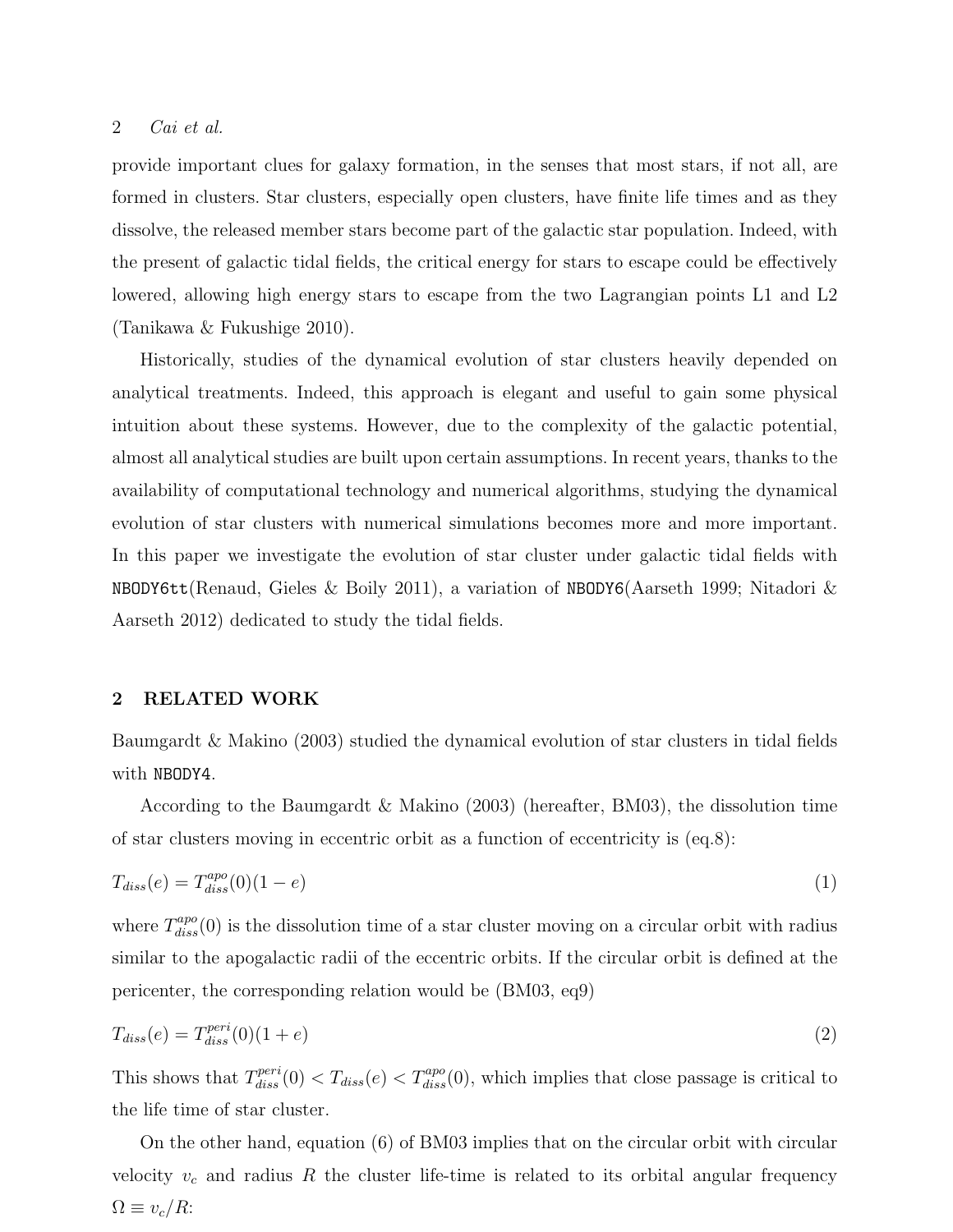$$
T_{diss} = k' \left[ \frac{N}{\ln \left( \gamma N \right)} \right]^x \frac{R}{v_c} \propto \Omega^{-1} \tag{3}
$$

According to Giersz & Heggie (1996), one could adopt  $\gamma = 0.02$ .

We would like to explore the following two questions:

(i) How does the evolution of a cluster on an eccentric orbit compare to one with the same lifetime, but on a circular orbit in the same potential?

(ii) How does the dissolution time of star clusters on eccentric orbits depend on Galactic potential?

To answer the above questions, we carry out a grid of simulations for open clusters with different number of stars (4096, 8192), different orbital eccentricity (0-0.8) and different galactic potentials (point mass Keplerian potential, singular isothermal potential and the potential yielded by a  $\rho \sim R^{-1}$  density profile). This paper is organized as follows: section 3 presents the initial conditions for the star cluster setup, the galactic potential and the construction of the cluster orbits for given apocenter and eccentricity. The strategy for the simulation data analysis are described in section 4. The results and some preliminary interpretations are presented in section 5. We obtain some further results by scaling our raw simulation data, as shown in section 6. Finally our conclusions are summarized in section 7.

#### 3 INITIAL CONDITIONS

#### 3.1 Star cluster

In our simulations, the initial conditions have been sampled from a Plummer model. As a comparison, we simulated star clusters with 4096 particles and 8192 particles, respectively. In order to focus on the dynamical effects induced by the presence of an eternal tidal field, in our simulations we considered the evolution of equal mass particles and the effects of stellar evolution have been neglected.

#### 3.2 Galaxy

We considered three types of galaxies, charactered by three different power indices of the enclosed mass profile:

$$
M \left( < R \right) = A R^{\lambda}
$$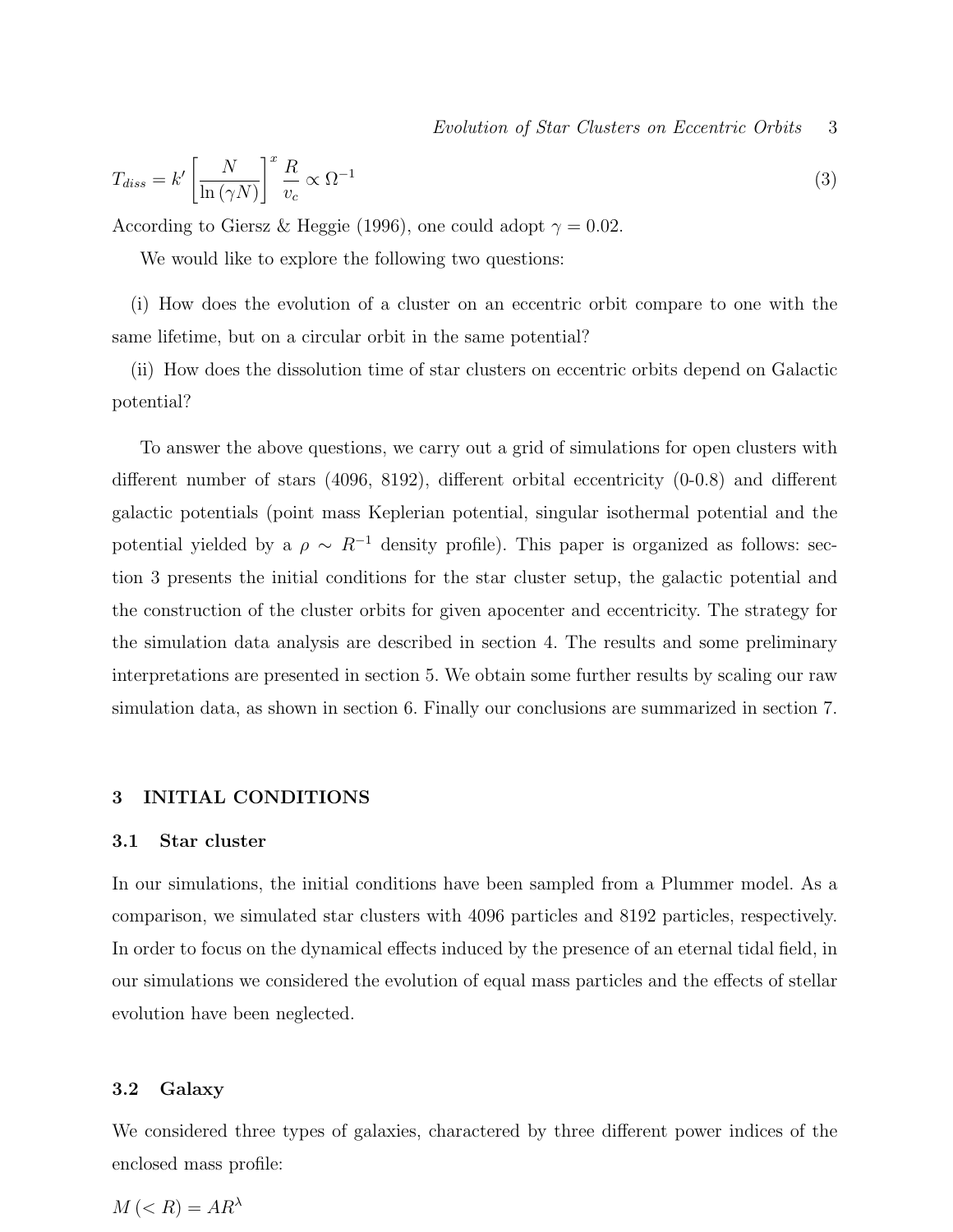| $\lambda$                                  | $0$ (point mass)   | 1 (Isothermal) | 2 (Power-law Cusp) |  |
|--------------------------------------------|--------------------|----------------|--------------------|--|
| Density profile                            | $\sim R^{-\infty}$ | $\sim R^{-2}$  | $\sim R^{-1}$      |  |
| constant ( $\sim R^{0}$ )<br>Enclosed mass |                    | $\sim R$       | $\sim R^2$         |  |
| Potential                                  | $-GM/R$            | $v_c^2 \ln(R)$ | $GM_0R/a^2$        |  |
| Tidal radius                               | $\sim R$           | $\sim R^{2/3}$ | $\sim R^{1/3}$     |  |
| Orbital angular frequency                  | $\sim R^{-3/2}$    | $\sim R^{-1}$  | $\sim R^{-1/2}$    |  |

Table 1. A summary of the general properties of the three types of galactic Potential used in the simulations.

where  $\lambda = 0, 1, 2$ . The main properties of the three types of galaxies are summarized in Table 1.

#### 3.3 Orbits

We constructed the orbits of star clusters with different eccentricity  $e = 0.0, 0.2, 0.4, 0.6, 0.8$ but same apocenter  $R_A$ . The apocenter is chosen such that at that radius the half mass radius  $r_h$  and the tidal radius  $r_t$  maintain a fixed ratio  $f = r_h/r_t$ , namely filling factor. In our simulations the filling factor is set to be the constant  $f = 1/20$ . The orbital details are tabularized in Appendix A.

#### 3.3.1 Point mass galaxy  $(\lambda = 0)$

The potential for the point mass galaxy is

$$
\Phi(R) = -\frac{GM}{R}
$$

The enclosed mass at any radius is always the total mass of the galaxy  $M_0$ :

$$
M\left(
$$

The corresponding circular velocity is

$$
v_c^2 = \frac{GM \left(< R\right)}{R}
$$

$$
= \frac{GM_0}{R}
$$

Since the total energy and total angular momentum must be conserved along the orbit, at the apocenter  $\mathcal{R}_A$  and pericenter  $\mathcal{R}_P$ 

$$
\frac{1}{2}v_A^2 - \frac{GM_0}{R_A} = \frac{1}{2}v_P^2 - \frac{GM_0}{R_P}
$$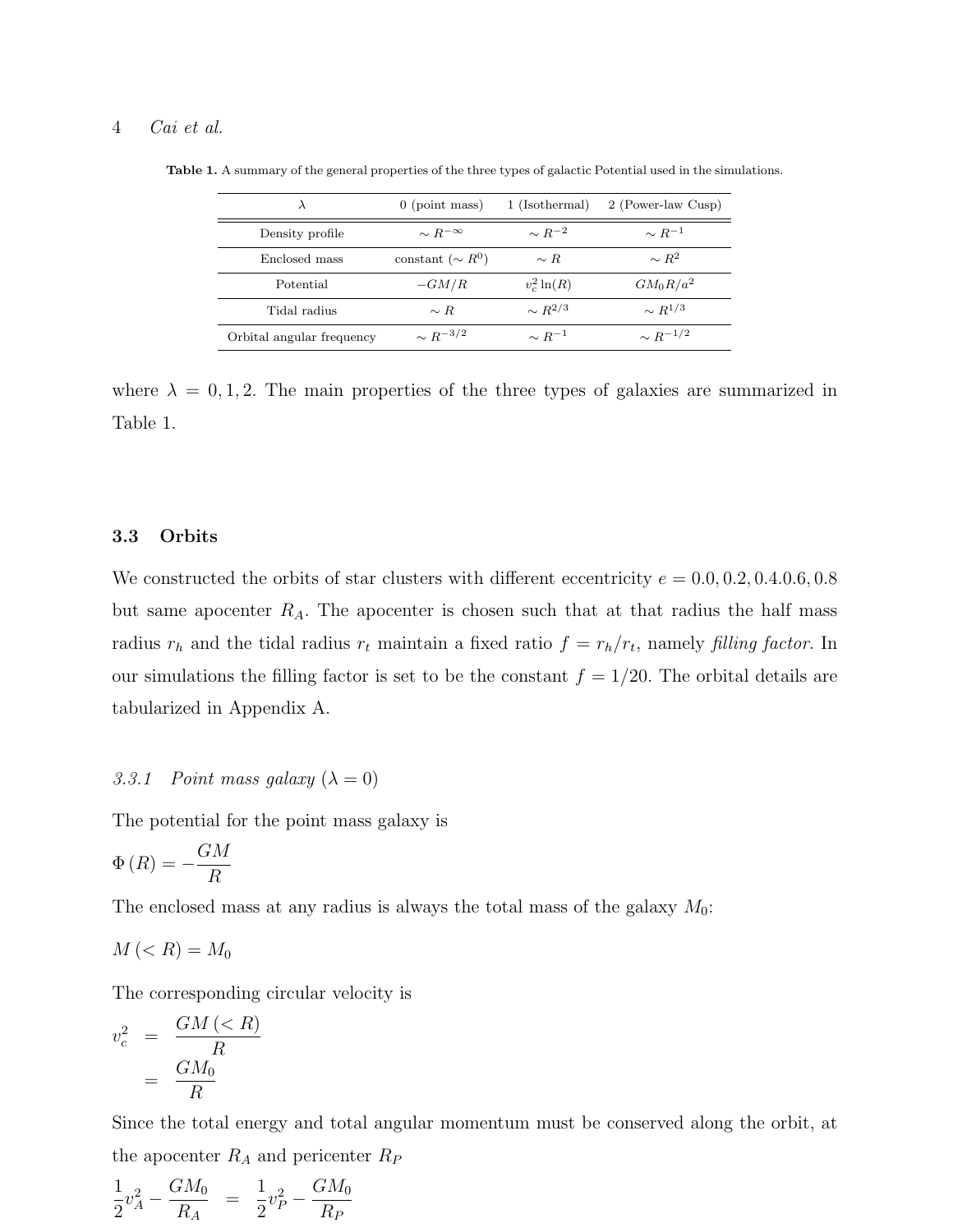and from conservation of angular momentum we have

$$
R_A v_A = R_P v_P
$$

Finally we obtain

$$
v_A^2(R_A, e) = GM\left(\frac{2}{a} - \frac{1}{R}\right)
$$

$$
= GM\frac{1 - e}{R_A}
$$

which is the velocity at the apocenter as a function of apocenter distance to the galactic center  $R_A$  and orbital eccentricity  $e(0 \leq e \leq 1)$ .

## 3.3.2 Singular Isothermal Galaxy  $(\lambda = 1)$

The potential for the singular isothermal galaxy is

$$
\Phi(R) = v_c^2 \ln R
$$

According to the Poisson equation,

$$
\rho(R) = \frac{\nabla^2 \Phi}{4\pi G}
$$
  
= 
$$
\frac{\frac{1}{R^2} \frac{\partial}{\partial R} R^2 \frac{\partial}{\partial R} v_c^2 \ln R}{4\pi G}
$$
  
= 
$$
\frac{v_c^2}{4\pi G R^2}
$$

The enclosed mass therefore should be

$$
M(R) = \int_0^R 4\pi R^2 \rho(R) dR = \int_0^R 4\pi R^2 \frac{v_c^2}{4\pi G R^2} dR = \frac{v_c^2}{G} R
$$

The circular velocity of such a galaxy is constant, as one can easily see. Given that the total energy and total angular momentum must be conserved along the orbit, at the apocenter  $R_A$  and pericenter  $R_P$ 

$$
\frac{1}{2}v_A^2 + v_c^2 \ln(R) = \frac{1}{2}v_P^2 + v_c^2 \ln(R)
$$

and

$$
R_A v_A = R_P v_P
$$

Finally we obtain

$$
v_A^2(R_A, e) = \frac{2v_c^2 \ln (r_a/r_p)}{(r_a/r_p)^2 - 1}
$$

$$
= \frac{2v_c^2 \ln (\frac{1+e}{1-e})}{(\frac{1+e}{1-e})^2 - 1}
$$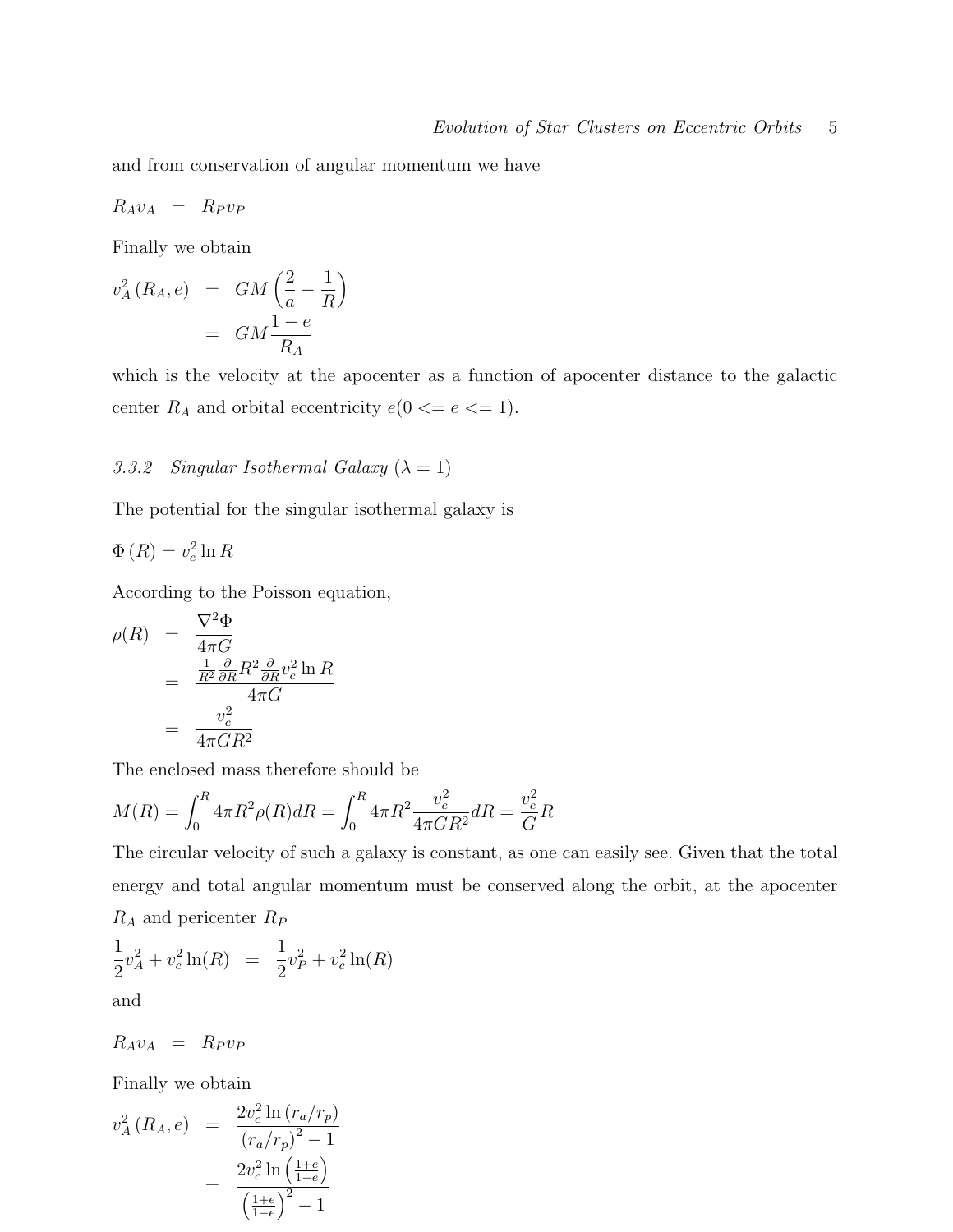which is the velocity at the apocenter as a function of apocenter distance to the galactic center  $R_A$  and orbital eccentricity  $e(e > 0)$ .

## 3.3.3 Power-law Cusp Galaxy  $(\lambda = 2)$

Observations of luminosity profiles of ellipticals and bulges are often well described by the empirical formula  $I \propto \exp(-const \times R^{1/4})$  (de Vaucouleurs 1948). However further observations of the recent decades indicated that the majority of galaxies may have a constant slope almost all the way into the center (e.g. Lauer et al. (1992); Crane & Stiavelli 1993). To match the observation, two models introduced by Jaffe (1983) and Hernquist (1990) argue that the surface density in the central region is proportional to  $R^{-1}$  and  $\ln R^{-1}$ . Those models are generalized by Dehnen (1993). Inspired by these models, we are interested to investigate open cluster around the central region with eccentric orbits.

Assume that the density profile takes the following form

$$
\rho = \frac{M_0}{2\pi a^2} R^{-1}
$$

for  $R < a$ , otherwise  $\rho = 0$ . The enclosed mass within radius R is

$$
M(R) = \int_0^r 4\pi R^2 \rho(R) dR
$$
  
= 
$$
\int_0^R 4\pi R^2 \frac{M_0}{2\pi a^2} R^{-1} dR
$$
  
= 
$$
M_0 \frac{R^2}{a^2}
$$

For spherical systems, the potential at radius  $R$  takes the form

$$
\Phi(R) = -4\pi G \left[ \frac{1}{R} \int_0^R \rho(R') R'^2 dR' + \int_R^a \rho(R') R' dR' \right]
$$

The first term on the RHS is the potential yielded by the enclosed mass within the sphere of radius  $R$ ; the second term on the RHS is the potential generated by a shell of material from R to some radius a. To be specific, for  $R \le a$ ,

$$
\Phi(R) = -2G \frac{M}{a^2} \left[ \frac{1}{R} \int_0^R dR'R' + \int_R^a dR' \right]
$$

$$
= \frac{GM}{a} \left[ \frac{R}{a} - 2 \right]
$$

$$
\propto \frac{GMR}{a^2}
$$

For  $R > a$ , according to Newton's second theorem we have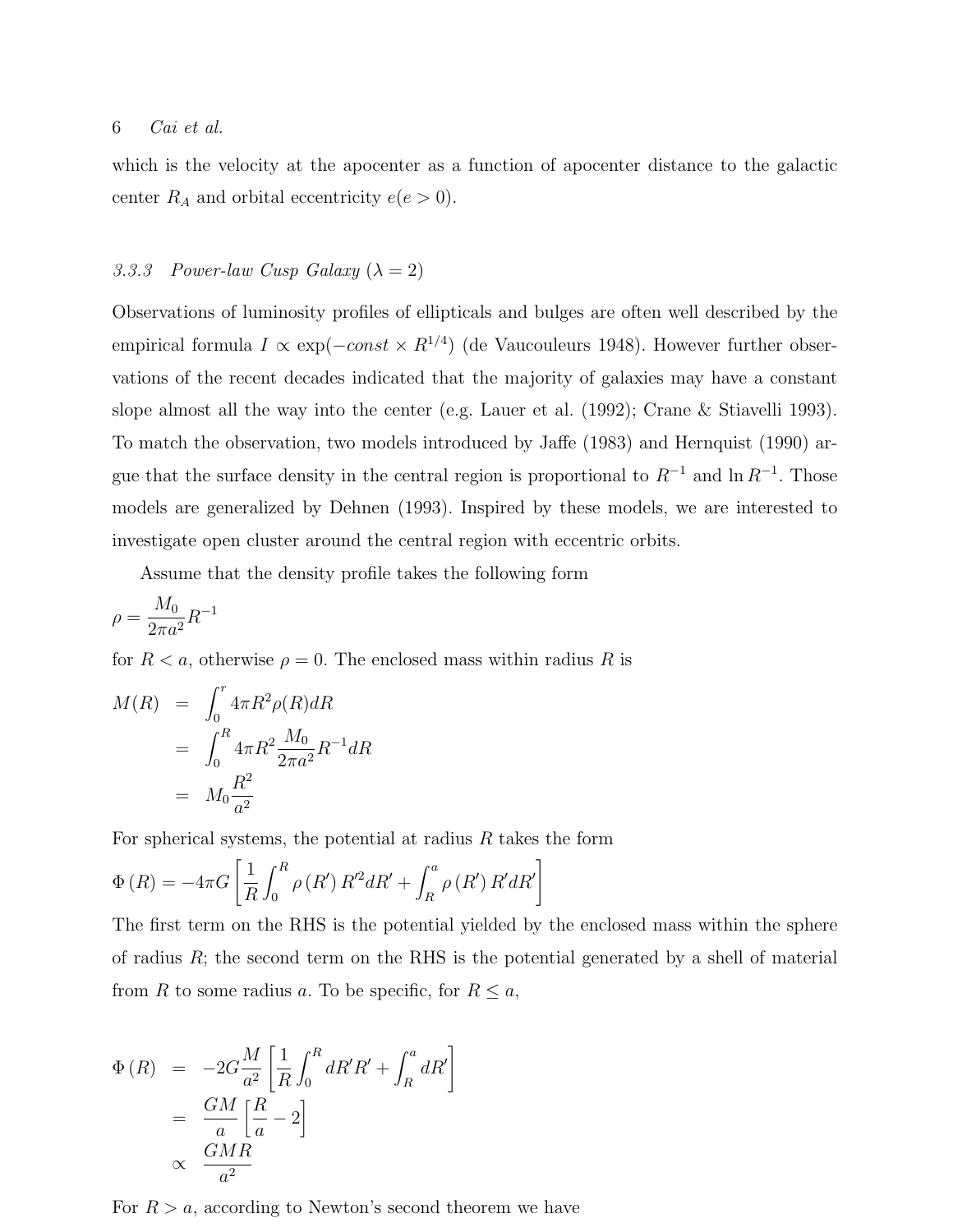$$
\Phi(R) = -\frac{GM_0}{R}
$$

The orbit is assumed to lie within the region  $R < a$ , and that we ignore the constant term in the potential. The corresponding circular velocity for this simplified potential is

$$
v_c^2(R) = \frac{GM(
$$

Since there is no dissipation, the conservations of total energy and total angular momentum must again hold alone the entire orbit, hence at the apocenter  $R_A$  and pericenter  $R_P$ :

$$
\frac{1}{2}v_A^2 + \frac{GM_0}{R_A} = \frac{1}{2}v_P^2 + \frac{GM_0}{R_P}
$$

and

$$
R_A v_A = R_P v_F
$$

Finally we obtain

$$
v_A^2 = \frac{2\frac{GM_0}{a^2} \left[ R_A - R_A \left( \frac{1-e}{1+e} \right) \right]}{1 - \left( \frac{1+e}{1-e} \right)^2}
$$

which is the velocity at the apocenter as a function of apocenter distance to the galactic center  $R_A$  and orbital eccentricity  $e(e > 0)$ .

## 4 DATA PROCESSING AND ANALYSIS

We consider a star cluster as dissolved when only less than  $10\%$  of the initial mass is bound. In our simulations a particle is considered as bound as long as its total energy is negative and it is confined within the tidal radius. As such, two characteristic life-time for star clusters are defined as:

- Life-time (dissolution time): time during which a star cluster lose 90% of its initial mass;
- Half life-time: time during which a star cluster lose 50% of its initial mass.

The mass-loss rate of star cluster under galactic tidal fields is usually non-linear. In fact, by plotting the bound mass  $M_{bound}$  against the evolution time T, one could fit the curve with a gaussian function (see Figure 1). It is therefore useful to characterize the dissolution process of star clusters with two characteristic timescales, instead of using only the dissolution time.

On eccentric orbits, the tidal radius of a star cluster is a function of time (Bertin  $&\&$  Varri 2008; Tanikawa & Fukushige 2010; Webb et al. 2014):

$$
R_t^3 = \frac{GM_c \left(
$$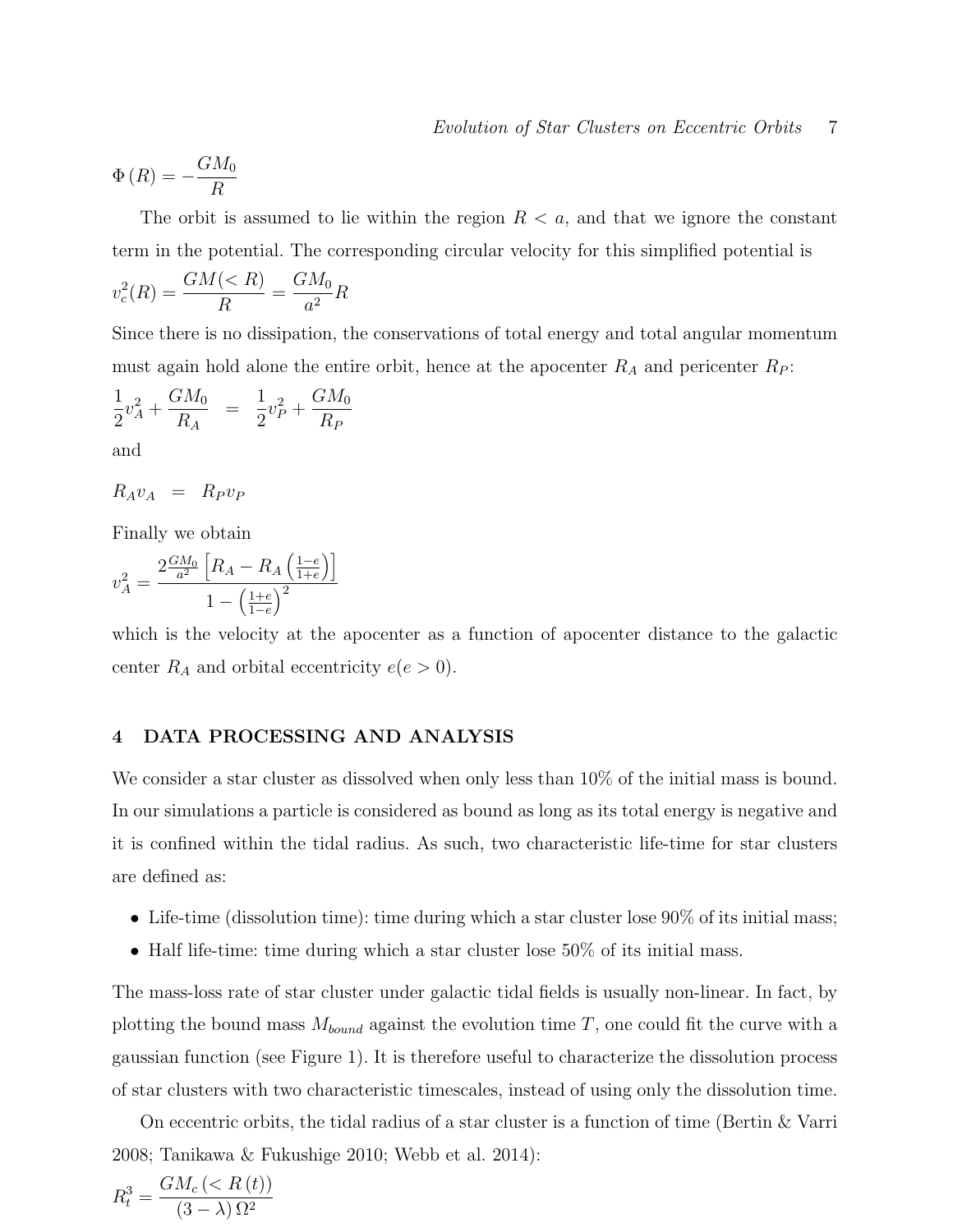

**Figure 1.** Bound mass of a star cluster on an eccentric orbit ( $e = 0.8$ ). The potential is  $\lambda = 2$ . The oscillation of bound mass is due to the pericenter passages, at which the cluster is close to the galactic center and therefore experiences strong tidal stripping.

where  $\lambda$  is the power index of the enclosed mass within radius R, as defined in Section 2, and  $M_c$  is the total mass of the cluster. The tidal radius therefore changes rapidly during the pericenter passage, making it potentially tricky to define bound stars. The energy of the individual stars is defined as  $e = 0.5v^2 + \phi_c(r)$ , where v is the velocity of the stars in the centre of mass frame of the cluster and  $\phi_c(r)$  is the specific potential of the star at radius r from the cluster centre. Here we only consider the contribution to  $\phi_c$  of the other cluster stars, i.e. the contribution due to the galaxy is ignored (Renaud, Gieles & Boily 2011).

#### 5 RESULTS AND INTERPRETATIONS

The plots of the half life-time and dissolution time as a function of cluster orbit eccentricity are presented in Figure 2 and Figure 3, respectively. Both figures suggest that

(i) the strength of galactic potential decrease as the  $\lambda$  index increases, as one could see that star clusters in the the point mass galaxy  $(\lambda = 0)$  has shortest life time, while in the the power-law cusp galaxy star clusters have the longest life-time.

(ii) More massive star cluster will have longer life-time than the less massive ones.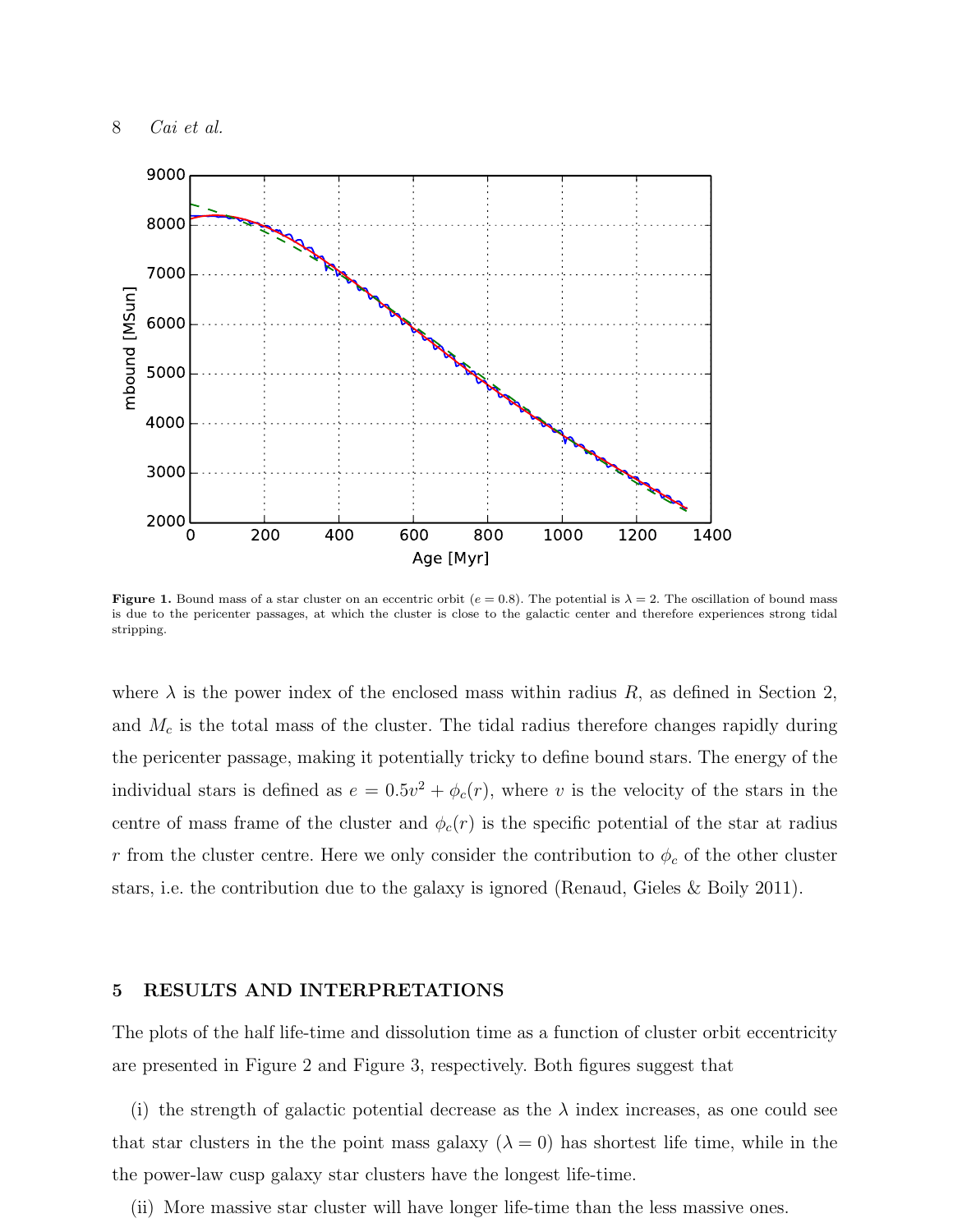

**Figure 2.** Half life-time as a function of eccentricity. Color: red( $\lambda = 0$ ); green( $\lambda = 1$ ); blue( $\lambda = 2$ ). Line style: solid lines (4k) simulations); Dash line (8k simulations).

The two direct conclusions drawn from the raw data plots are quite intuitive. For the same tidal radius, the shape of the Roche volume is different for the 3 galaxies. For the PM galaxy the "opening" in phase space is larger, and for  $\lambda = 2$  it is smallest, so it is gets harder to escape for larger  $\lambda$ . Consequently, star cluster are less affected by the galactic tidal field and have longer dissolution time.

The life-time can also be expressed with dimensionless units. Figure 4 and Figure 5 show the normalized life time, where the life-time of star cluster on eccentric orbits are normalized to the corresponding life time of circular orbits. Again, each curve represents a series of simulations with the same galactic potential, same number of stars, same apocenter distance but different eccentricities.

Note that the normalization results largely depend on the quality of the initial data point. In our case the life-time of the circular orbits should be precise enough to ensure that the eccentric life-time are normalized properly. In our simulations star clusters moving on circular orbits have reasonable energy conservation. The bound mass is relatively straightforward to determine because the tidal radius is constant. Therefore the normalized results should be reliable in general.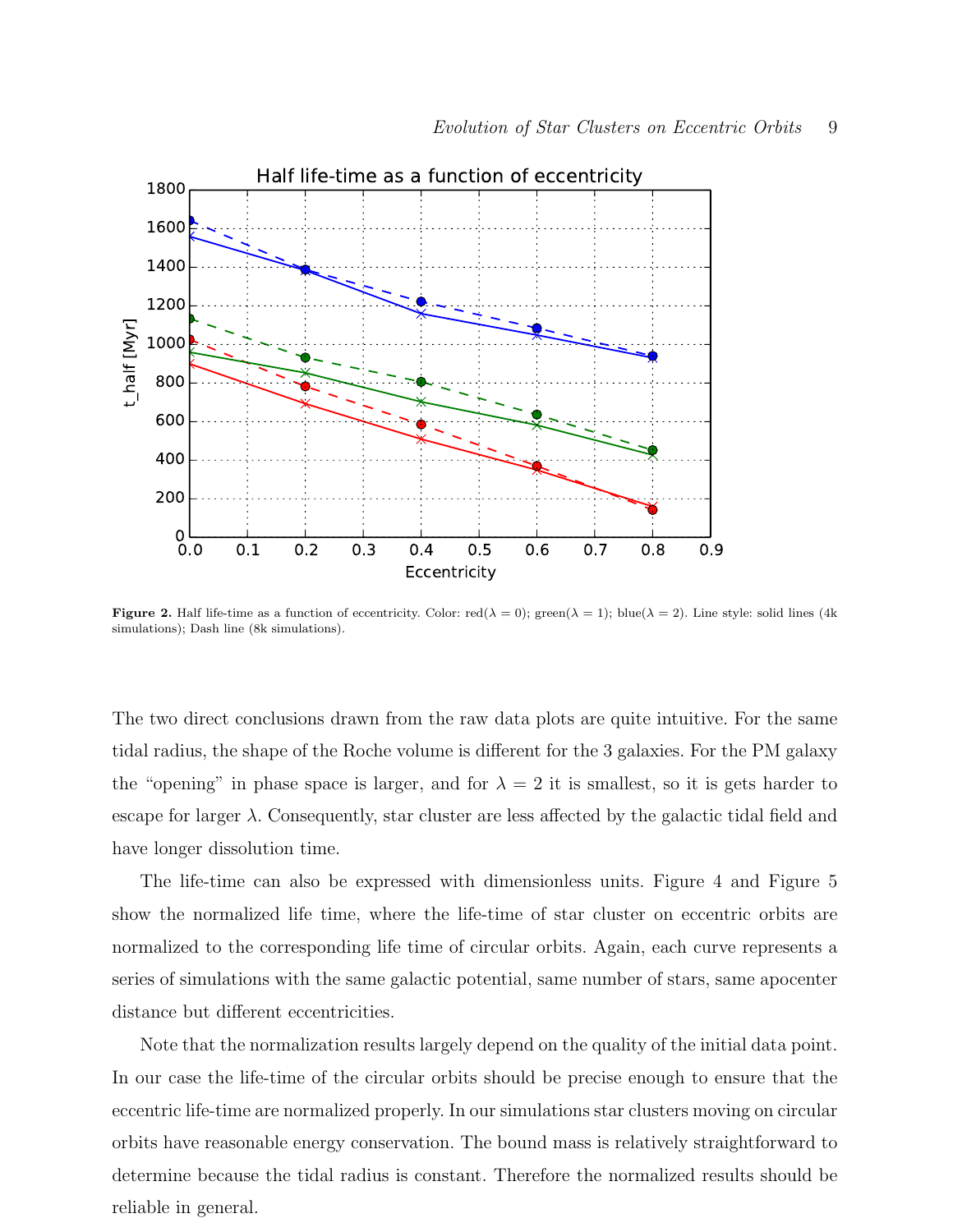

Figure 3. Dissolution time as a function of eccentricity. Legend: same as Figure 2.



Figure 4. Half life-time normalized to the life-time of the circular orbits. Legend: same as Figure 2.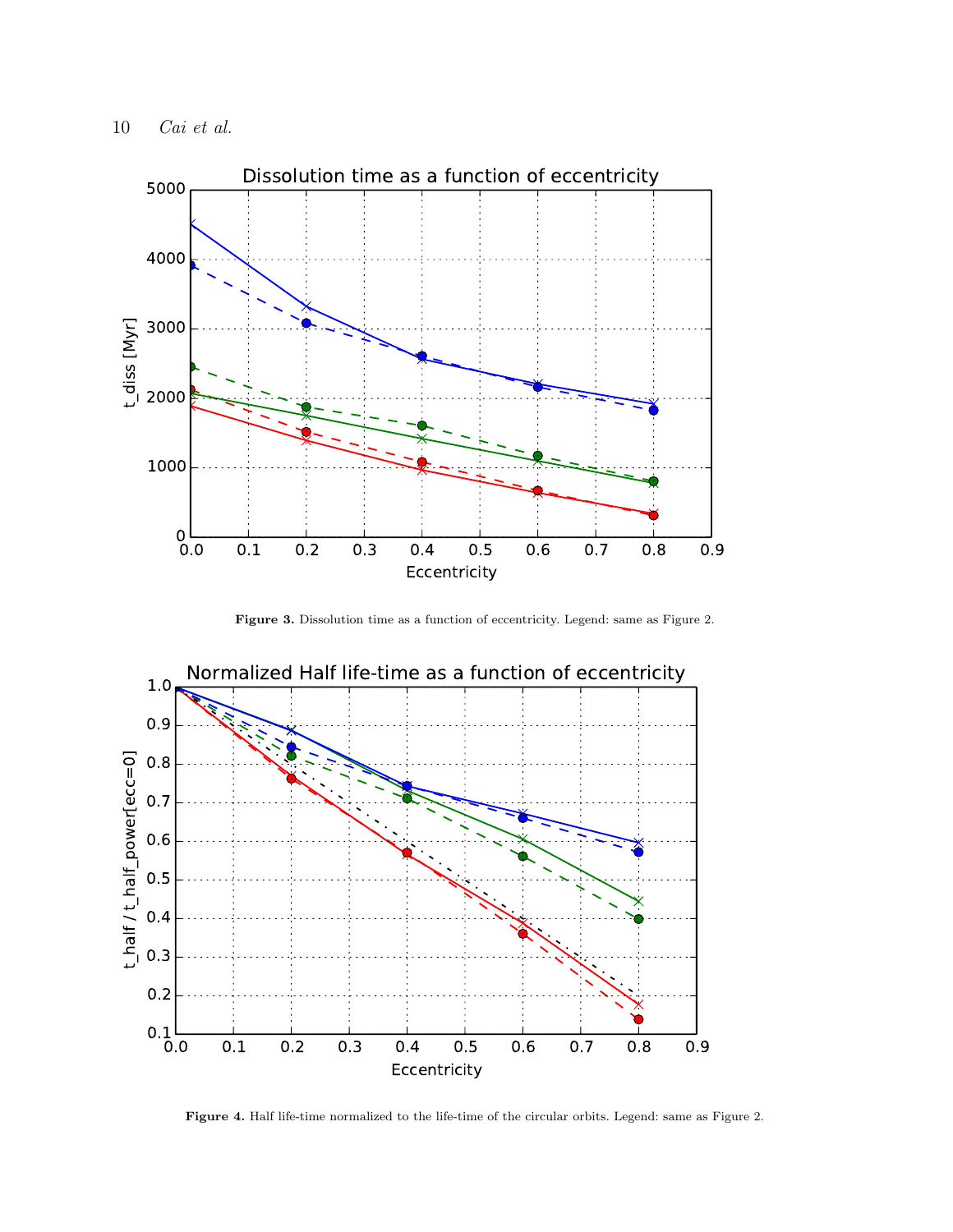

Figure 5. Dissolution time normalized to the life-time of the circular orbits. Legend: same as Figure 2.

The normalized results show some deviations from BM03. BM03 states that the life-time of star clusters in the isothermal galaxy (i.e.  $\lambda = 1$ ) scales as  $T_{diss}(e) = T_{diss}(0)(1 - e)$ , as denoted by the black dash-dot line in Figure 5. However, it is important to notice that the initial conditions used in BM03 simulations differ from our simulations by the following aspects:

• N: BM03 carried out simulations with 32k and 64k stars; due to the time limitation of the ISIMA project we only managed to carry out simulation of 4k and 8k stars.

• Filling factors: BM03 sets star clusters of different mass at the same apogalactic distance, resulting to different filling factors; we instead keep the filling factor constant, resulting to different apogalactic distances for star clusters with different total mass.

• IMF: BM03 uses the Kroupa (2001) IMF. In our simulation we use the equal-mass model.

• Stellar evolution: BM03 takes stellar evolution into account. Our simulations are pure N-body.

• Density profile: BM03 uses the King profile with  $W_0 = 5.0$  and  $W_0 = 7.0$ . We use the Plummer model.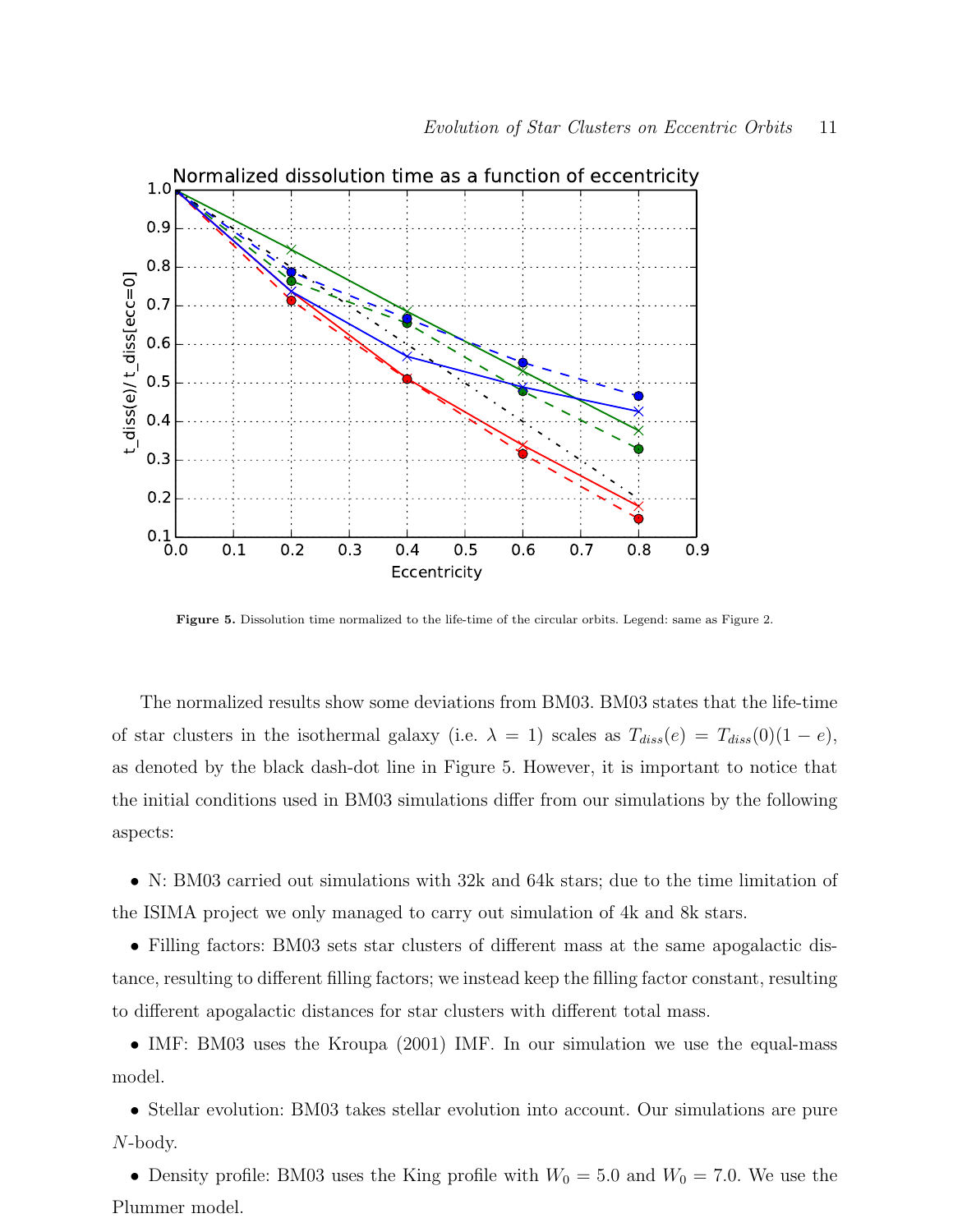## 6 FURTHER RESULTS FROM N-BODY SCALING

#### 6.1 N-body Scaling Revisited

Many star cluster codes adopt the so-called N-body units, or Henon units (Henon 1971), as their internal unit systems. The adaptation of this common unit system makes comparison of simulation results from different authors rather straightforward. The Henon unit system assumes that the system is in virial equilibrium, and define the following fundamental physical constants:

$$
G = 1
$$
  

$$
M = 1
$$
  

$$
E = -0.25
$$

respectively, where G is the gravitational constant,  $M$  is the total mass, and  $E$  is the total energy of the system. The corresponding units of mass, length and time are then

$$
U_m = M
$$
  
\n
$$
U_l = -\frac{GM^2}{4E}
$$
  
\n
$$
U_t = \frac{GM^{5/2}}{(-4E)^{3/2}}
$$

according to Heggie & Mathieu (1986). A cluster is essentially defined by the two global parameters  $R_V$  and  $M_S$  together with N, where  $M_S$  is the mean stellar mass in solar units. Therefore the fundamental relation between Henon units and physical units are

$$
\tilde{r} = R_V r
$$

 $\tilde{m}$  =  $NM_S m$ 

according to Aarseth (2003). This relation is actually a scaling relation, because by defining the scaling factors  $R_V$  and  $M_S$  one could scale the N-body model in arbitrary ways.

#### 6.2 Result I: Life-time of Star Clusters with the Same Semi-major Axis

Recall that in our simulations we constructed cluster orbits with the same apocenter but different eccentricity. These family of orbits therefore will have different semi-major axes. It is desirable to see how the eccentricity affects the life-time of star clusters if star clusters are placed in orbits with the same semi-major axis but different eccentricities. Taking the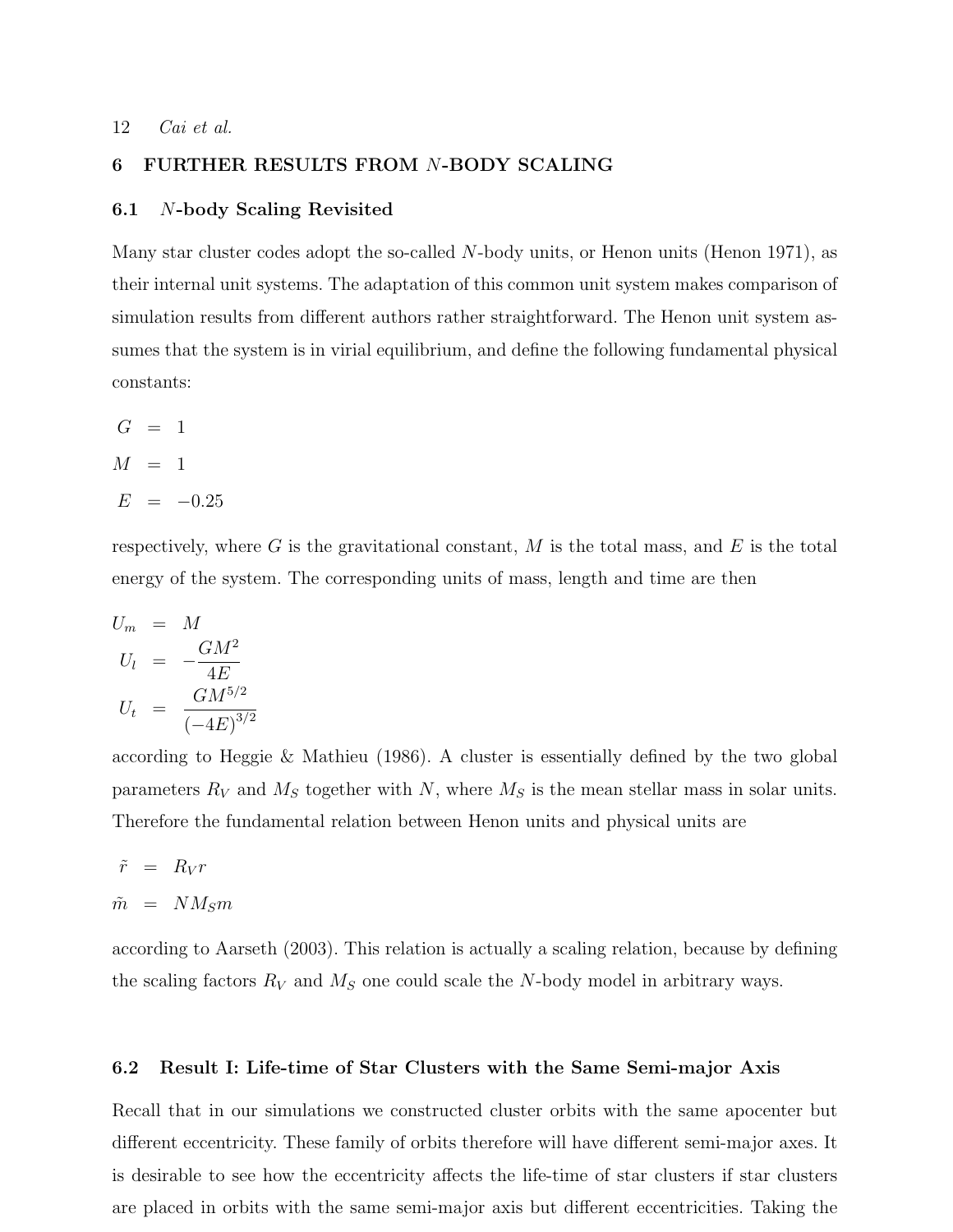advantage of the N-body scaling, it is not necessary to rerun any simulations; rather, the corresponding life-time can be derived directly from the existing data.

The scaling follows as below: for orbits of given apocenter distance  $R_A$ , the semi-major axis  $a$  is a function eccentricity  $e$ :

$$
a_{R_A,e} = \mathcal{F}_{R_A}(e)
$$
  
= 
$$
\left(\frac{1-e}{1+e}R_A + R_A\right)/2
$$

To scale  $a_{R_A,e}$  to a given semi-major axis  $\tilde{a}$ , or in another word, to set  $\tilde{a} = R_* a_{R_A,e}$ , the length scaling factor is

$$
R_* = \tilde{a}/a_{R_A,e}
$$

Since the orbital period for a circular orbit is given by

$$
T = 2\pi/\Omega = \frac{2\pi R^{3/2}}{\sqrt{GM\left(
$$

the corresponding scaling of time can be derived by plugging in the enclosed mass profile  $M(< R)$  in the three types of galaxy, respectively. Table 1 lists the orbital frequencies for three types of galaxies. Since  $\Omega$  is proportional to  $R^{-3/2}$ ,  $R^{-1}$ ,  $R^{-1/2}$  for  $\lambda = 0, 1, 2$ respectively, it is easy to see that the orbital period is proportional to  $R^{3/2}, R, R^{1/2}$  for  $\lambda = 0, 1, 2$ , respectively. At this point, the scaling relationship of length and time units for the three different types of galaxies can be tabularized as below:

|               | Length Scaling Time Scaling    |                                      |
|---------------|--------------------------------|--------------------------------------|
| $\lambda = 0$ | $\tilde{a} = \alpha a_{R_A,e}$ | $T = \alpha^{3/2} T_{R_A,e}$         |
| $\lambda = 1$ | $\tilde{a} = \alpha a_{R_A,e}$ | $T = \alpha T_{R_A,e}$               |
| $\lambda = 2$ | $\tilde{a} = \alpha a_{R_A,e}$ | $\tilde{T} = \alpha^{1/2} T_{R_A,e}$ |

Figure 6 and Figure 7 shows the scaled half life-time and life-time of star cluster moving on orbits with the same semi-major axis but different eccentricity, respectively.

Likewise, we again normalize those life-time to the circular life-time, shown in Figure 8 and 9, respectively.

The scaled data suggests that the eccentricity dependence decreases as the  $\lambda$  index increases, which is the same as the same apocenter case. One could also see that higher eccentricity results to shorter life time. More interestingly, from the normalized plots one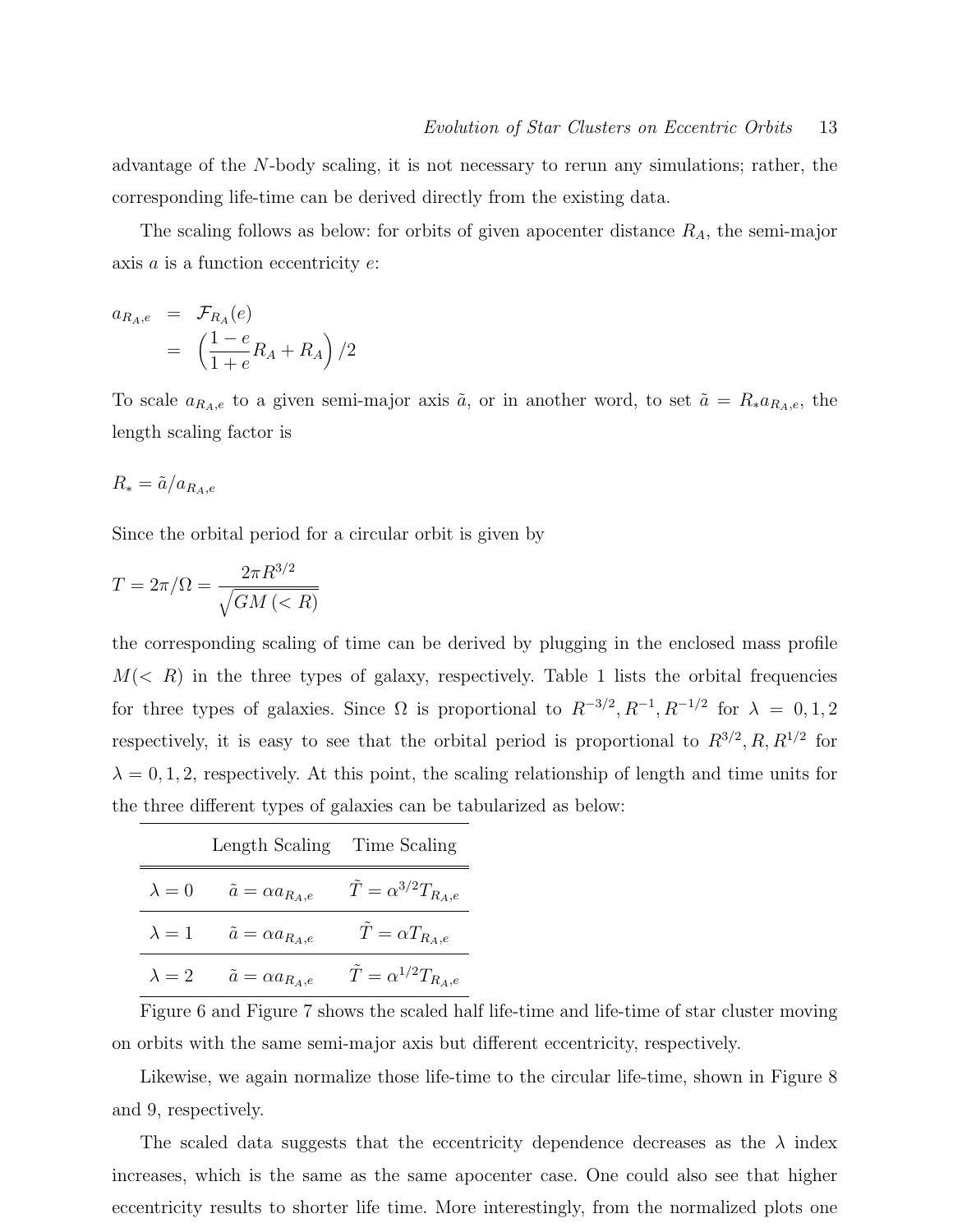

Figure 6. Half life-time scaled to the same semi-major axis. Legend: same as Figure 2.

could see that different eccentricity will affect the cluster life-time on different magnitude, depending on the type of galactic potential.

## 7 CONCLUSIONS

Star clusters dissolve as a result of both internal mechanisms and external mechanisms. While the internal mechanisms are being studied for decades, detailed investigations of external mechanisms such as external tidal fields have been generally difficult until the last two decades, thanks to the availability of high performance computing technologies. In this project we mainly focused on the life-time of star clusters on eccentric orbits. We explored the parameter space by running a grid of simulations with different total number of particles, different galactic potentials and different orbital eccentricities. Our simulations show that the life time of star clusters depends on the eccentricity of its orbit, the galactic potential as well as the number of stars in the cluster. According to the previous investigations, there are further complications that could affect the life-time, such as the initial concentration, and the Roche filling factor. Due to the limitation of time during the ISIMA2014 program, we had to limit our simulations to pure N-body equal mass small open clusters. Nevertheless, it is still possible to obtain some results from those simulations, which are generally consistent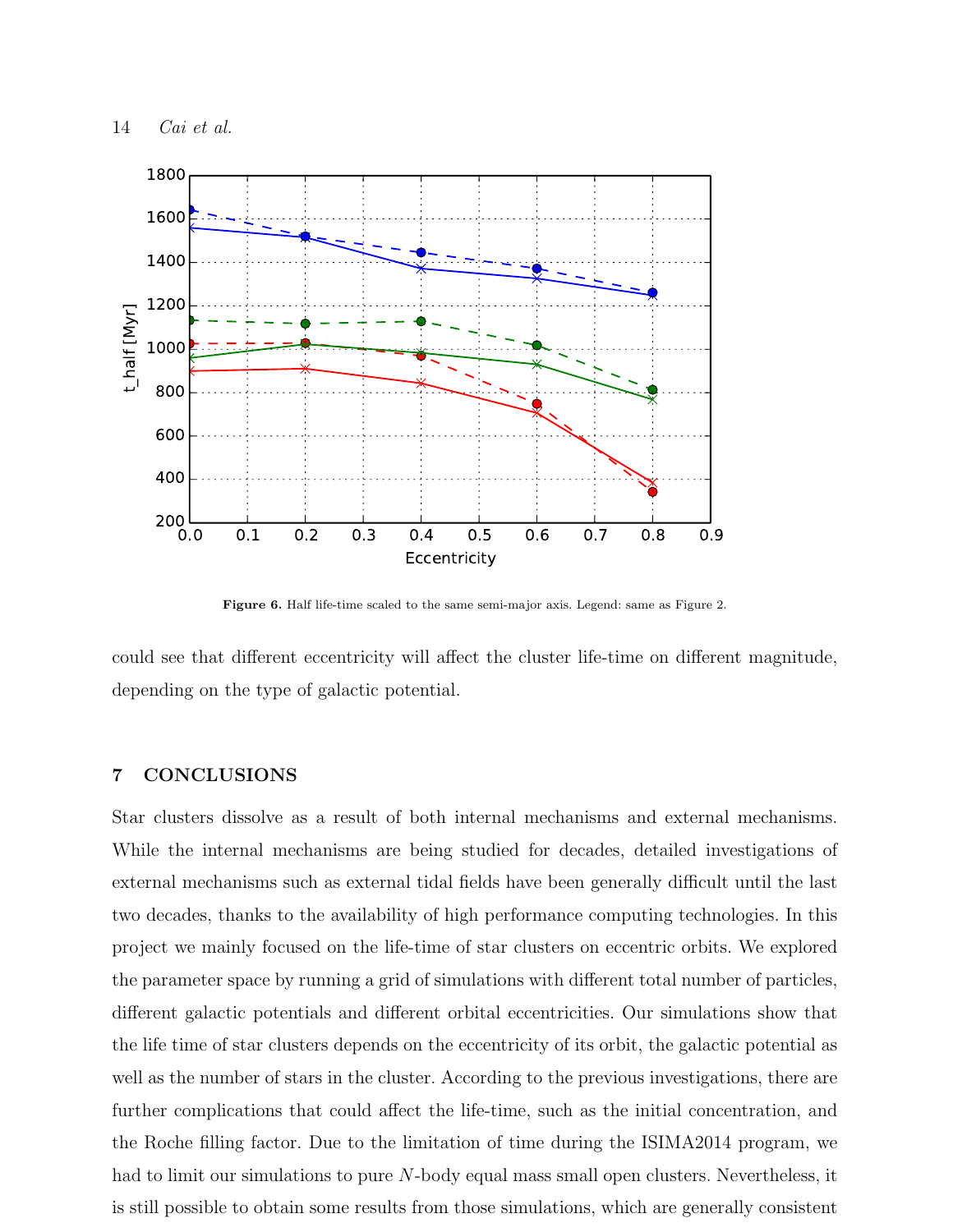

Figure 7. Dissolution time scaled to the same semi-major axis. Legend: same as Figure 2.

with the literatures, we took the advantage of the N-body scaling technical and obtain further results from that.

As shown from the simulations, multiple factors may contribute to the life-time of clusters. We would therefore argue that the results of BM03 might not be robust enough for generic cases.

## 8 ACKNOWLEDGEMENTS

This work was initiated during the International Summer-Institute for Modeling in Astrophysics (ISIMA) in 2014, hosted at CITA at the University of Toronto. We gratefully thank the organizers of ISIMA, especially Prof. Pascale Garaud for the kind support of our participation. We thank CITA for hosting the ISIMA program. We thank Florent Renaud, Rainer Spurzem and Thijs Kouwenhoven for useful discussions. MXC acknowledges supported by Chinese Academy of Sciences Grant Number 2009S1-5, and through the "Thousand Talents" (Qianren) program of China (R. Spurzem).

## REFERENCES

Aarseth, S. J., 1999, PASP, 111, 1333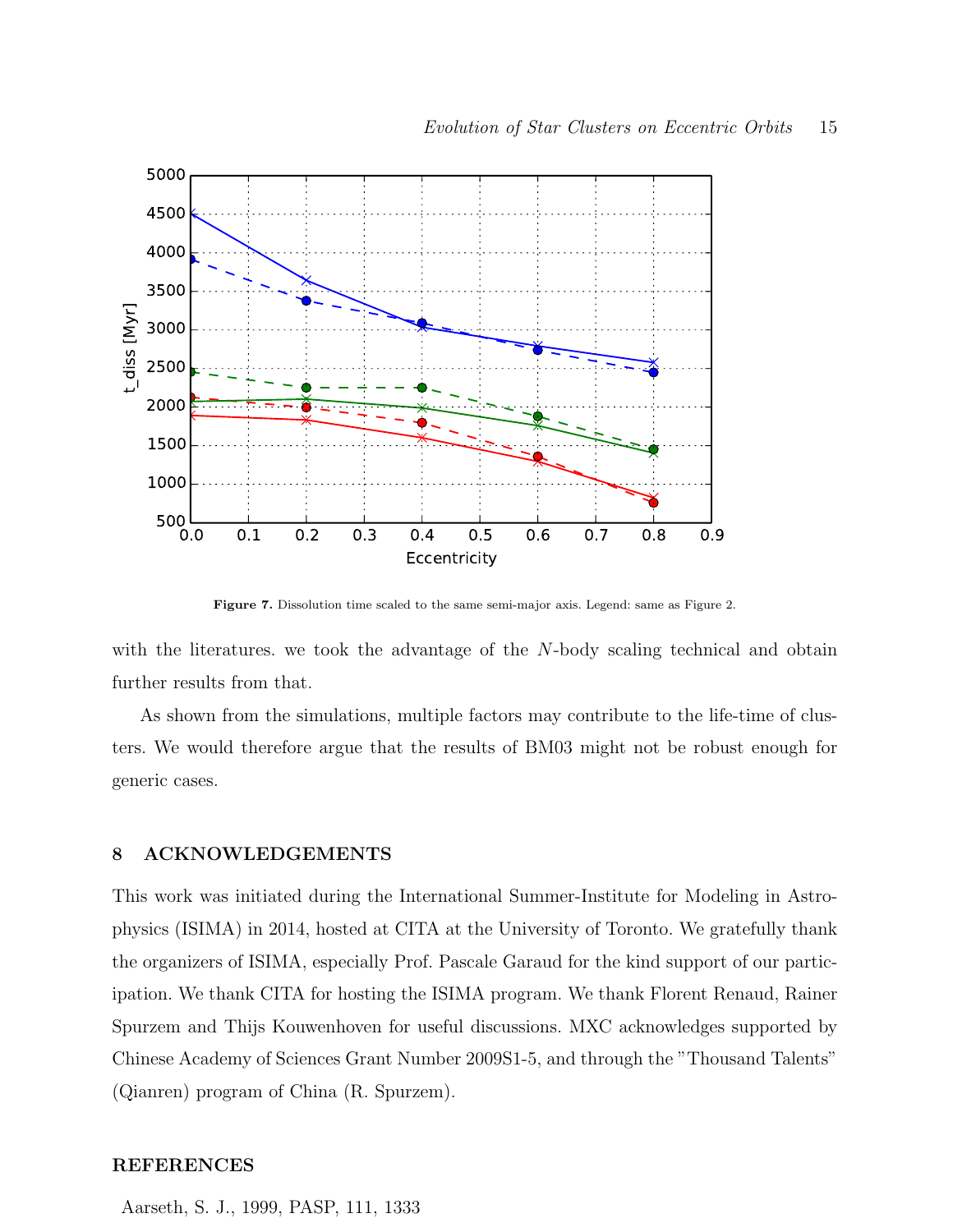

Figure 8. Scaled half life-time normalized to the same semi-major axis. Legend: same as Figure 2.

Baumgardt, H., Makino, J., 2003, MNRAS, 340, 227

- Baumgardt, H., 2001, MNRAS, 325, 1323
- Bertin, G., Varri, A. L., 2008, ApJ, 689, 1005
- Dehnen, 1993, MNRAS, 265, 250
- Baumgardt, H., Makino, J., 2003, MNRAS, 340, 227
- Giersz, M., Heggie, D. C., 1996, MNRAS, 279, 1037
- Heggie, D. C., Mathieu, R, D., 1996, MNRAS, 279, 1037
- Henon, M.H., 1971, AP&SS, 14, 151
- Hernquist, L., 1990, MNRAS, 356, 359
- Jaffe, W., 1983, MNRAS, 202, 995
- Lauer, T.R. et al., 1992, AJ, 104, 552
- Aarseth, S. J., 1999, PASP, 111, 1333
- Renaud, F., Gieles, M., Boily, C.M., 2011, MNRAS, 418, 759
- Tanikawa, A., Fukushige, T., 2010, PASJ, 62, 1215
- Webb, J. et al., 2014, MNRAS, 442, 1569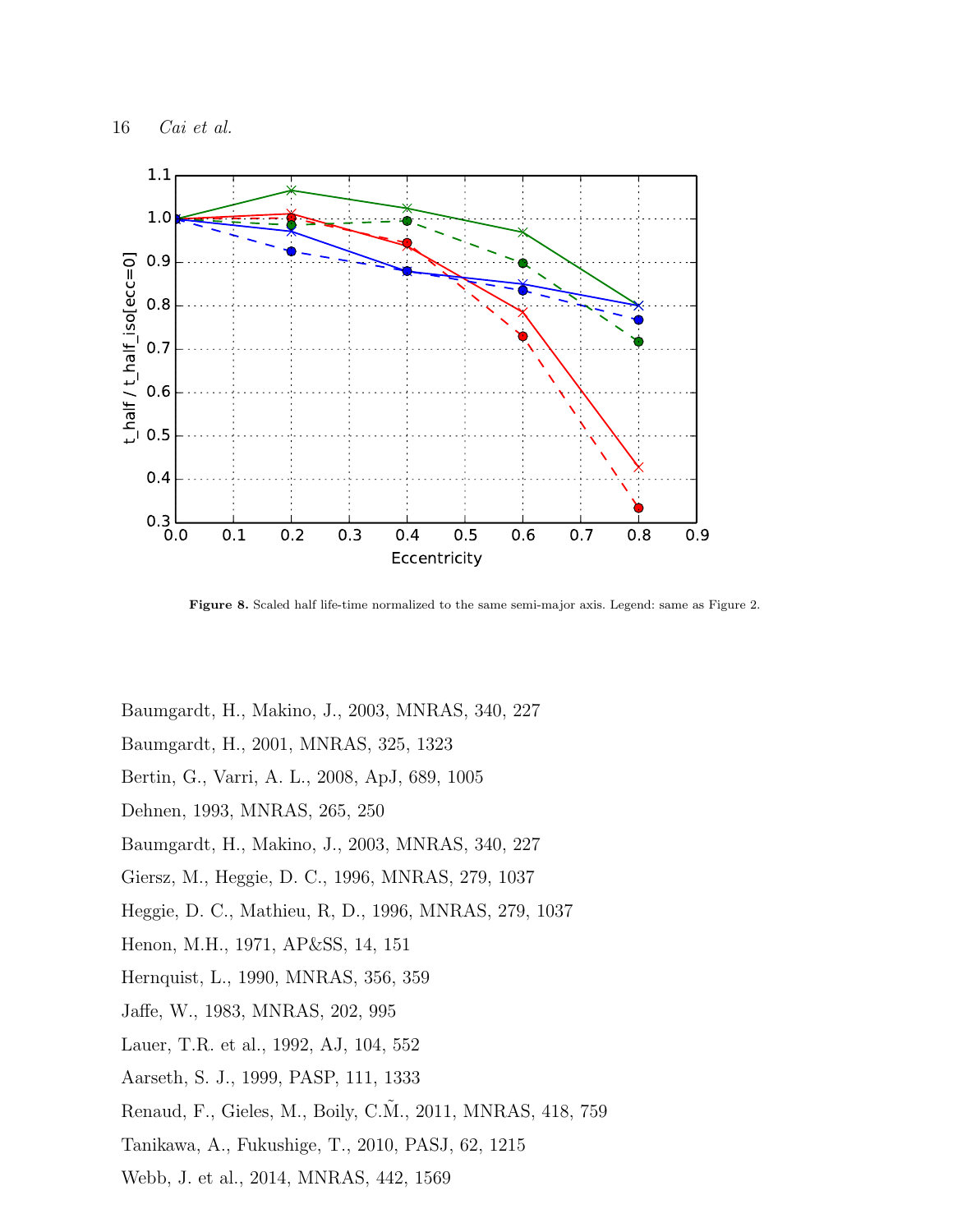

Figure 9. Scaled dissolution time normalized to the dissolution time of the circular orbits. Legend: same as Figure 2.

Table A1. Initial conditions of the cluster orbits. Each table cell contains two values. The value on the first line is the distance from the apocenter to the galactic center in kpc; the second line is the velocity at the apocenter in km/s. The mass of each star is 1 solar mass. The initial virial radius of all models is 1pc; the initial half-mass radius of all models is 0.78pc.

| $\lambda$        | $\lambda = 0$ |       | $\lambda = 1$ |       | $\lambda = 2$  |                |
|------------------|---------------|-------|---------------|-------|----------------|----------------|
| $\boldsymbol{N}$ | 4096          | 8192  | 4096          | 8192  | 4096           | 8192           |
| $e=0.0$          | 3.029         | 2.404 | 4.567         | 3.229 | 4              | $\overline{2}$ |
|                  | 119           | 134   | 220           | 220   | 272            | 193            |
| $e = 0.2$        | 3.029         | 2.404 | 4.567         | 3.229 | $\overline{4}$ | $\overline{2}$ |
|                  | 107           | 120   | 177           | 177   | 199            | 141            |
| $e=0.4$          | 3.029         | 2.404 | 4.567         | 3.229 | 4              | $\overline{2}$ |
|                  | 92            | 104   | 136           | 136   | 138            | 98             |
| $e=0.6$          | 3.029         | 2.404 | 4.567         | 3.229 | 4              | $\overline{2}$ |
|                  | 75            | 85    | 95            | 95    | 86             | 61             |
| $e = 0.8$        | 3.029         | 2.404 | 4.567         | 3.229 | 4              | $\overline{2}$ |
|                  | 53            | 60    | 52            | 52    | 41             | 29             |

# APPENDIX A: VELOCITY AND APOCENTER OF THE STAR CLUSTER **ORBITS**